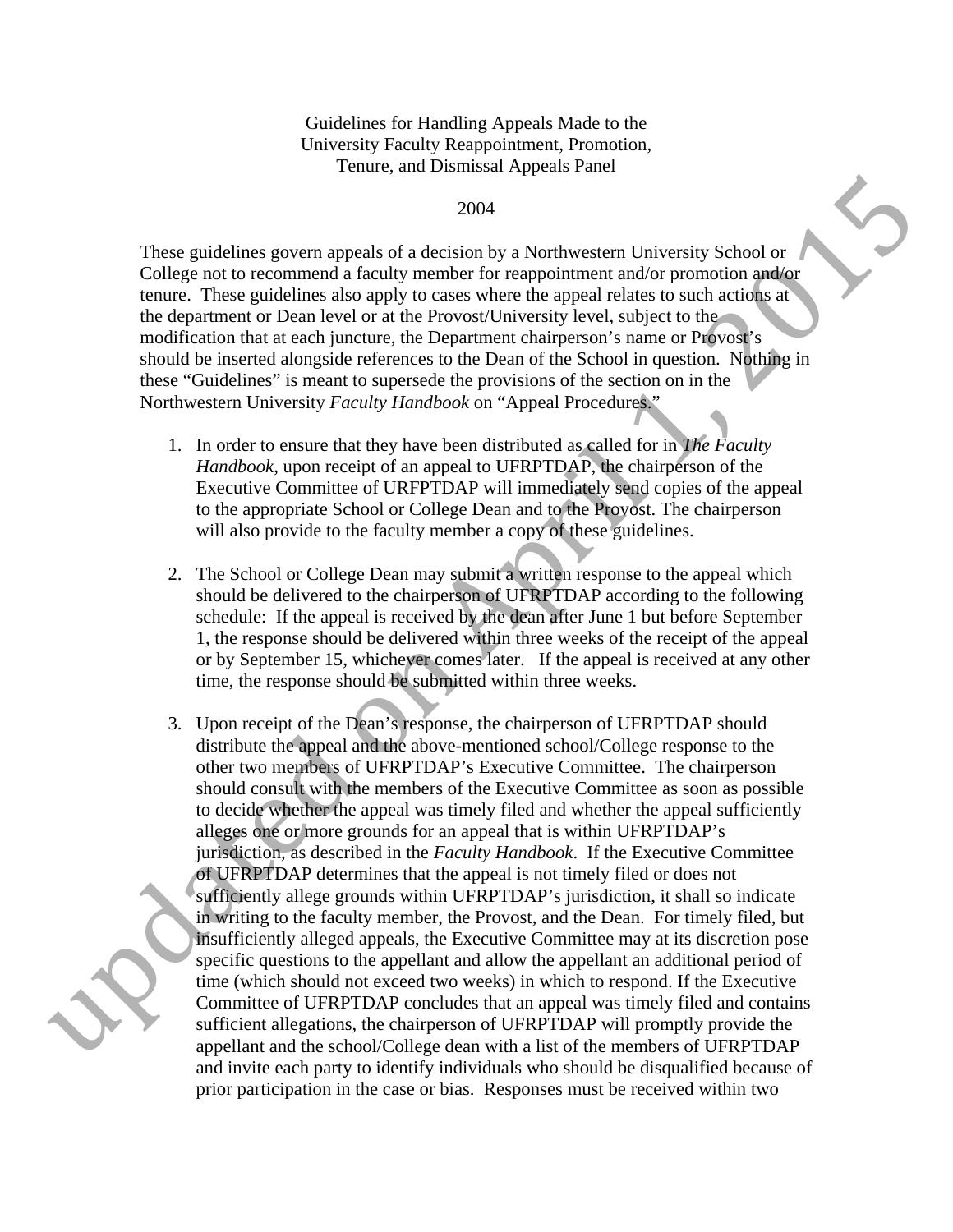weeks of the request. The chairperson and members of the Executive Committee may also disqualify individuals for reasons of possible bias or prior involvement in the case.

- 4. As quickly as possible, the chair in consultation with other members of the Executive Committee should appoint an *ad hoc* panel of five members.
- 5. Insofar as possible, the Executive Committee of UFRPTDAP should attempt to appoint at least two members to the panel who have prior experience on appeal panels of UFRPTDAP, and should attempt to select the majority of the panel from Schools or Colleges other than the appellant's School or College. If possible, all members of the panel should be of higher professorial rank than the appellant.
- 6. Once the *ad hoc* panel has been appointed, the panel should meet as it deems necessary with the appellant and with the School or College Dean to determine the areas of agreement and of dispute as to fact or policy, and to determine what documents or other evidence will be needed in order to resolve the issues presented by the appeal. The panel will be given access to all information and documents which are relevant to the appellant's allegations and have been used as a basis for the decision in the evaluative process. If there are relevant records not available in the office of the Dean, this should be determined and the materials requested from the appropriate office.
- 4. As quickly as possible, the chair in consultation with other members of the<br>Frecentive Committee should appoint an *ad low* panel of five members.<br>In particular appoint at least two members to the goalel who have prior 7. The panel should determine the relevancy and materiality of documentary or other evidence offered and should meet with and receive testimony from appropriate witnesses. If the panel deems it necessary to call in individuals who have firsthand information, whether members of the faculty or administration, it should interview these individuals in meetings of the full panel. The panel should, insofar as possible, give each person against whom material adverse information has been received an opportunity to rebut this information. The panel may not base findings upon information given to it on condition that the source not be disclosed, without expressly stating that it is doing so. The panel will be bound by the same restraints of confidentiality that apply at the department and School or College levels. The members of the panel should not express opinions upon the matters under investigation, either confidentially or publicly. Their function is to render a report to the chairperson of UFRPTDAP, the Provost, and the appellant.
	- In cases, alleging inadequate consideration the panel should determine whether the decision of the appropriate bodies was based upon full and fair review of the various aspects of the appellant's candidacy. In cases alleging denial of academic freedom, the panel should determine whether the review was violative of the principles of academic freedom, as set forth by the American Association of University Professors and included in the Northwestern University *Faculty Handbook.* In cases alleging discrimination, the panel will be guided by the University's non-discrimination statement.